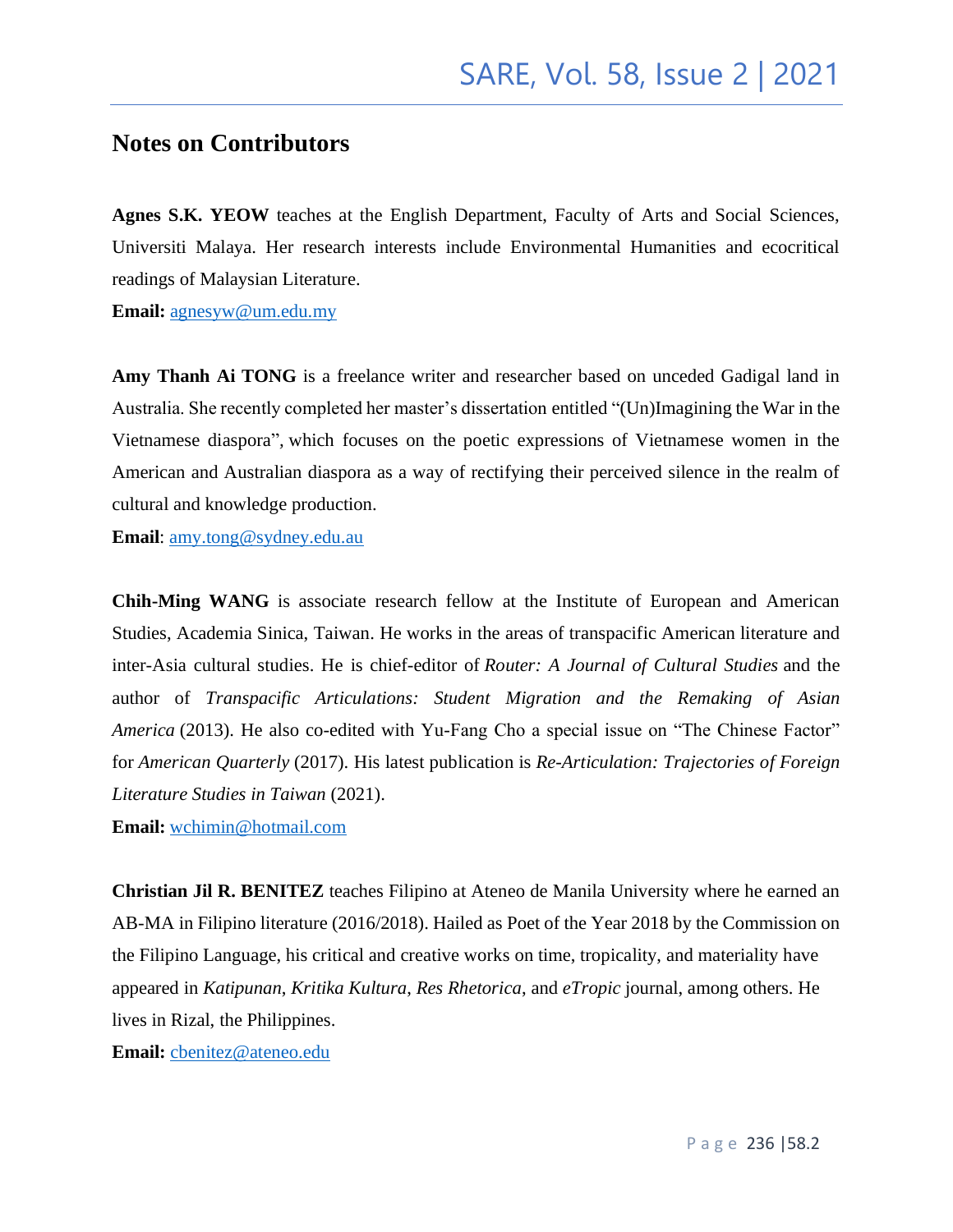# SARE, Vol. 58, Issue 2 | 2021

**Ciara Mandulee MENDIS** holds an M.A. in English Studies and is employed as Assistant Director (Literature & Publications) at the Department of Cultural Affairs, Sri Lanka. Her debut collection of short stories titled "The Red Brick Wall" (manuscript), was shortlisted for the Gratiaen Prize 2020. Her writing has appeared in *Indian Review, Monograph, Channels: Journal of the English Writers' Collective Sri Lanka* and she has work forthcoming in *Riptide Journal*. **Email**: [manduleemendis@gmail.com](mailto:manduleemendis@gmail.com)

**David C.L. LIM** is Associate Professor of English at Open University Malaysia. He is the author of *The Infinite Longing for Home: Desire and the Nation in Selected Writings of Ben Okri and K.S. Maniam* (Rodopi, 2005) and co-editor of *Film in Contemporary Southeast Asia: Cultural Interpretation and Social Intervention* (Routledge, 2012).

Email: [david@oum.edu.my](mailto:david@oum.edu.my)

**David H.J. NEO** teaches at the Faculty of Film, Theatre and Animation, UiTM, Malaysia. He received his tertiary education in both Canada and Australia, and has also taught in educational institutions in these countries. His research interests include postcolonialism, cosmopolitanism, transnationalism, diaspora studies, and *Peranakan* cultures. His latest publication is "Popular Imaginary and Cultural Constructions of the *Nonya* in *Peranakan* Chinese Culture of the Straits Settlements", *Ethnicities* 20.1 (2020): 24-48.

#### **Email**: [davidhjn@uitm.edu.my](mailto:davidhjn@uitm.edu.my)

**Debasree GHOSH** was born and raised in Kolkata, India. Upon completing her bachelor's and master's degrees in English Literature at Jadavpur University, she enrolled at the National Institute of Education, Singapore. She has taught at the Anglo-Chinese Junior College (Singapore), The Creative Arts Academy (Kolkata), Lancers International School (Delhi NCR), and New Zealand Language Centres (Wellington). She is currently a doctoral candidate at the Victoria University of Wellington, New Zealand.

**Email:** [diya.ghosh@vuw.ac.nz](mailto:diya.ghosh@vuw.ac.nz)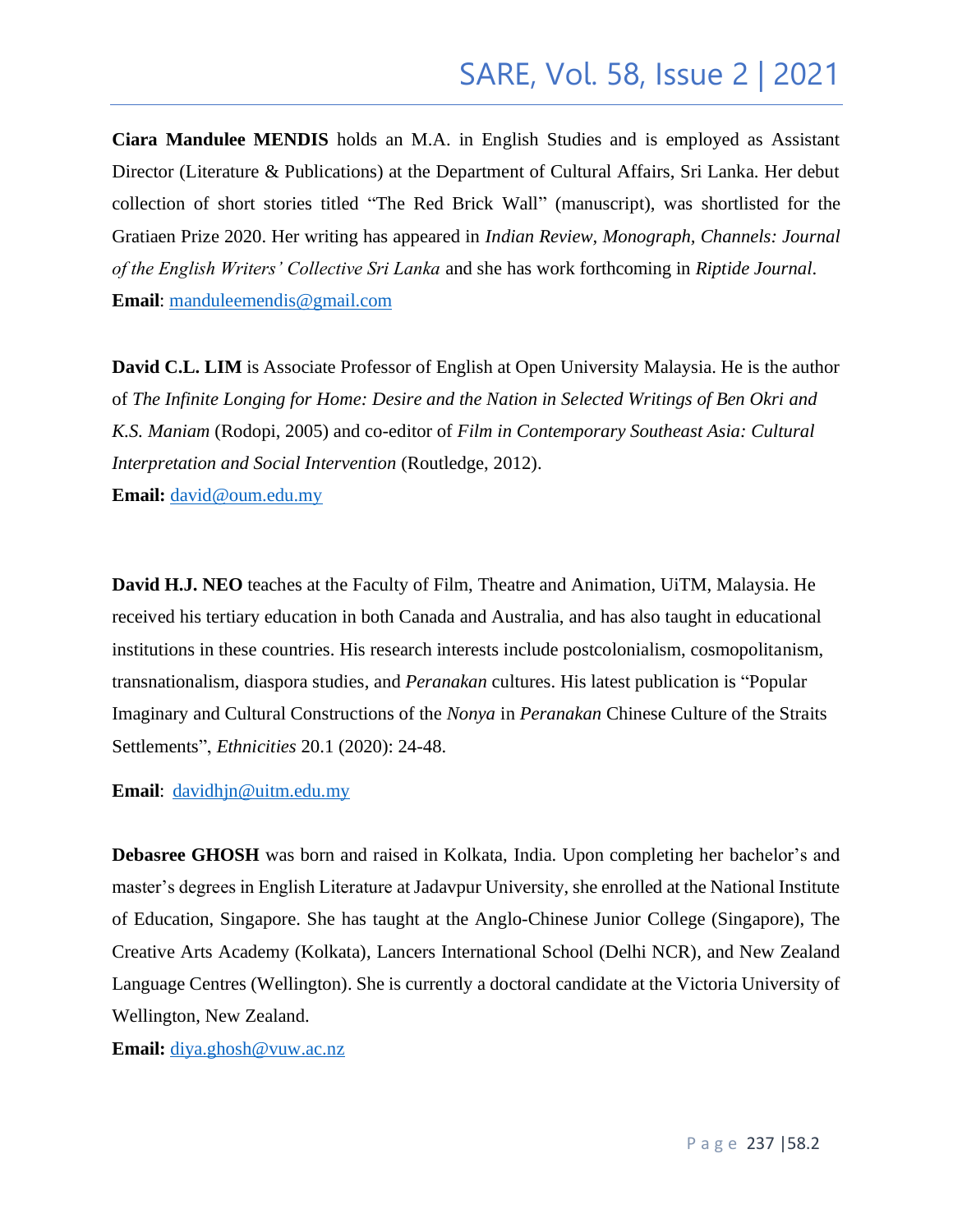# SARE, Vol. 58, Issue 2 | 2021

**Fiona LEE** is Senior Lecturer in English at Universiti Malaya, Kuala Lumpur. She has published essays in *Postcolonial Text*, *Concentric: Literary and Cultural Studies*, *Southeast of Now: Directions in Contemporary and Modern Art in Asia, Inter-Asia Cultural Studies*, *Journal of Postcolonial Writing*, and *Verge: Studies in Global Asias*. Before joining UM, she held academic appointments at the National University of Singapore and the University of Sydney, Australia. **Email**: [fiona.lee@gmail.com](mailto:fiona.lee@gmail.com)

**Jason Eng Hun LEE** is Lecturer in English and Comparative Literatures at Hong Kong Baptist University. His research and practice interests include global anglophone literatures, postcolonial and diasporic Asian writing, and global Shakespeares. He is a Literary Editor for *Postcolonial Text*  and chief organizer for OutLoud HK. His debut poetry collection *Beds in the East* (Eyewear, 2019) was a finalist for the Melita Hume Prize.

**Email:** [jaslee@hkbu.edu.hk](mailto:jaslee@hkbu.edu.hk)

**Keith JARDIM** was born and raised in Trinidad & Tobago. His BFA and MFA in literature and writing are from Emerson College, and his PhD from the University of Houston's creative writing and literature programmes. He has received several fellowships in fiction and been shortlisted for *American Short Fiction*'s Award and *Glimmer Train*'s Open Fiction Contest. His reviews and stories have appeared in *Mississippi Review*, *Kyk-Over-Al*, *The Antigonish Review*, *Short Story*, *Wasafiri*, *Denver Quarterly*, *Moving Worlds, Trinidad Noir, SARE*, and many other publications. His first book *Near Open Water: Stories* (2011) was a semifinalist for the OCM Bocas Prize for Caribbean Literature.

**Email:** [saintpk@gmail.com](mailto:saintpk@gmail.com)

**LOOI Siew Teip** is a lecturer in the Department of English, Faculty of Arts and Social Sciences, Universiti Malaya. His research interests are in medieval English literature and Malaysian poetry in English. He is currently working on a translation of Sinophone poetry from Malaysia. He has previously worked as a journalist and music critic in Singapore.

**Email**: [looist@um.edu.my](mailto:looist@um.edu.my)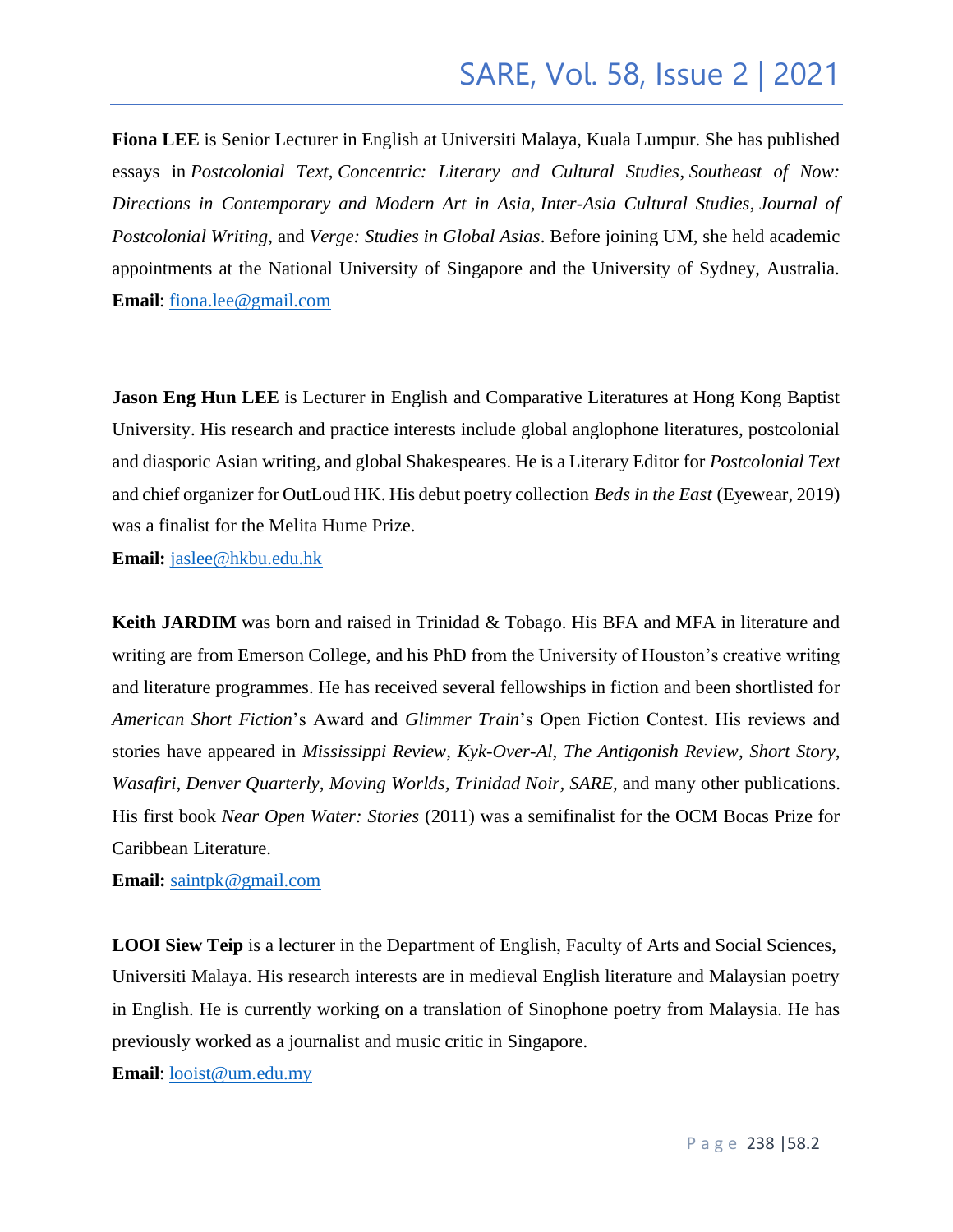**Mahdi TEIMOURI** received his doctoral degree from Universiti Malaya, Malaysia in 2014. His thesis was an analysis of ethics in selected novels of J.M. Coetzee. He is currently Assistant Professor of English at Khayyam University in Mashhad, Iran.

**Email**: [teymoori58@yahoo.com](mailto:teymoori58@yahoo.com)

**Murari PRASAD** recently retired as Professor and Chair of the Department of English at Purnea University, India. He had earlier held a teaching appointment at Sana'a University, Yemen. He has edited critical anthologies on *A Suitable Boy* and *The Shadow Lines* as well as on Arundhati Roy and has contributed an entry on Upamanyu Chatterjee in the *Dictionary of Literary Biography*, 323 (Thomson Gale, 2006). A recent publication is his chapter "Reclaiming History: Amitav Ghosh's *The Calcutta Chromosome*" in *Amitav Ghosh's Culture Chromosome: Anthropology, Epistemology, Ethics, Space* (Brill, 2021).

**Email**: [prasadm123@rediffmail.com](mailto:prasadm123@rediffmail.com)

**Nicholas O. PAGAN** is Visiting Professor of English at Universiti Malaya. He specializes in literary theory. His co-edited volume *Literature, Memory, Hegemony* (2018) includes a chapter on east and west as regions of consciousness; and in *Orientalism and Reverse Orientalism in Literature and Film: Beyond East and West* (2020) he has a chapter on intercultural encounters between John Steinbeck, Frank Chin, and Gish Jen.

**Email:** [nicholas.pagan@um.edu.my](mailto:nicholas.pagan@um.edu.my)

**Paul GILES** is Challis Professor of English at the University of Sydney, Australia. He is also currently serving as president of the International Association of University Professors of English. The focus of his recent research is representations of temporality in a transnational and antipodean context, with his latest books being *Backgazing: Reverse Time in Modernist Culture* (Oxford University Press, 2019), and *The Planetary Clock: Antipodean Time and Spherical Postmodern Fictions* (OUP, 2021).

**Email**: [paul.giles@sydney.edu.au](mailto:paul.giles@sydney.edu.au)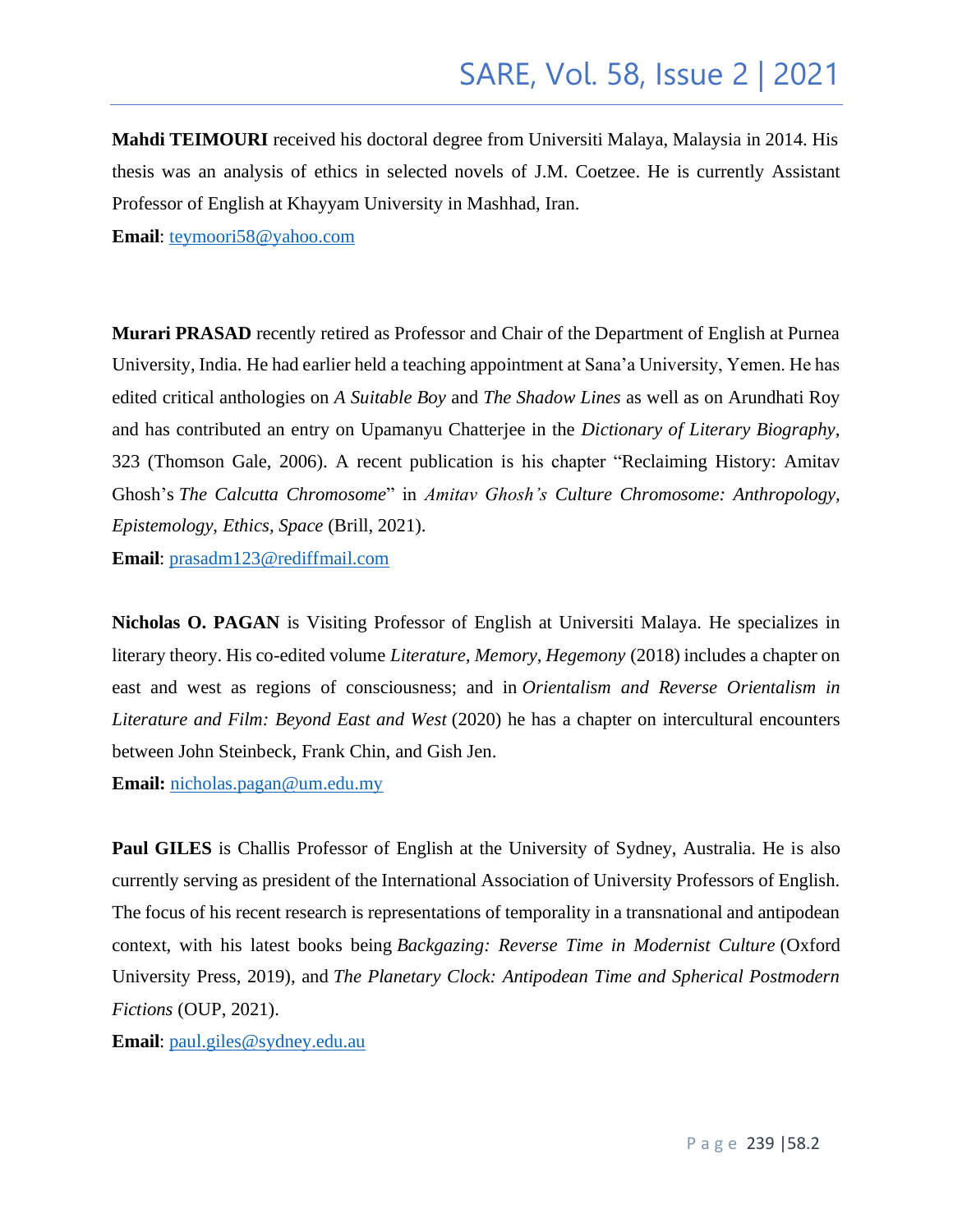# SARE, Vol. 58, Issue 2 | 2021

**Rob WILSON** is Professor of American literature, creative writing, and poetics at the University of California at Santa Cruz. He has taught at the University of Hawai'i at Manoa; Korea University, and was National Science Council visiting professor at National Tsing Hua University and National Sun Yat-sen University in Taiwan. His books include: *Waking In Seoul; American Sublime; Asia/Pacific as Space of Cultural Production; Global/Local: Cultural Production and the Transnational Imaginary; Inside Out: Literature, Cultural Politics and the New Pacific*; and *Reimagining the American Pacific: From "South Pacific' to Bamboo Ridge and Beyond*. *Be Always Converting, Be Always Converted: An American Poetics* was selected by *Choice* as an Outstanding Academic Publication. *Beat Attitudes: On the Roads to Beatitude for Post-Beat Writers, Dharma Bums, and Cultural-Political Activists* was published by New Pacific Press and reissued on Kindle Books in 2020. A dual-language poetry collection in English and Chinese called *When the Nikita Moon Rose* appears in the Transpacific Archipelagic Poetry Series at National Sun Yat-sen University in fall 2021.

Email: [rwilson@ucsc.edu](mailto:rwilson@ucsc.edu)

**Sáshily KLING** is a fourth generation Puertorican poet. Her roots speak in multilingualism as she hears her Taíno ancestors being colonized twice. Sáshily is a child of migration and her dive into the diaspora of the Hawaiian islands has deeply impacted her writings. She was nominated for the 2019 Biography Prize from the University of Hawai'i at Manōa and is currently the Interim English and Humanities Programme Director at St. Thomas University in Miami Gardens, Florida, USA. **Email**: [SKling@stu.edu](mailto:SKling@stu.edu)

**Sharifah Aishah OSMAN** is Senior Lecturer at the Department of English, Faculty of Arts and Social Sciences, Universiti Malaya, Kuala Lumpur. Her research focuses on the intersection between feminism and literature for Malaysian children and young adults. She is co-editor of *The Principal Girl: Feminist Tales from Asia* (2019) and is working on a monograph on Malaysian folktales and folktale adaptations as literary and cultural heritage. **Email:** [saosman@um.edu.my](mailto:saosman@um.edu.my)